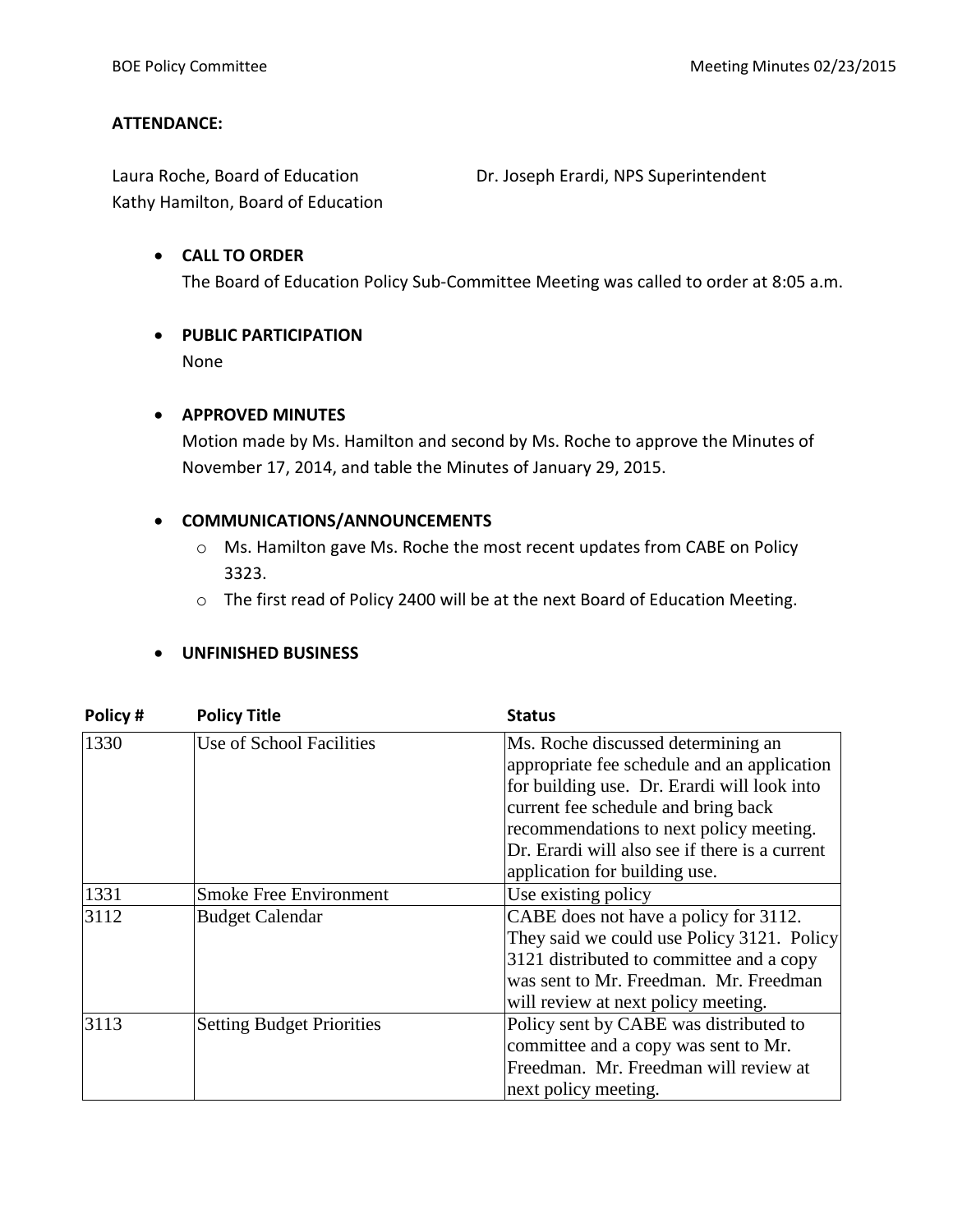| 3152 | Spending Public Funds for Advocacy     | Use new policy from CABE. Remove            |
|------|----------------------------------------|---------------------------------------------|
|      |                                        | alternative language for a regional school  |
|      |                                        | district. Per Board Attorney the "Note"     |
|      |                                        | about a Town Meeting can be removed.        |
| 3160 | Transfer of Funds between Categories;  | Use existing policy with changes: Board     |
|      | Amendments                             | shall approve all transfers. Added language |
|      |                                        | on supplemental funds recognized by the     |
|      |                                        | Board, emergency transfers of \$50,000 or   |
|      |                                        | less and transfers within an object summary |
|      |                                        | category under \$10,000. Added language     |
|      |                                        | recommended by CIP/Facility/Finance         |
|      |                                        | Committee on adding and removing funds      |
|      |                                        | from non-lapsing educational account.       |
|      | Review policy assignment list with Ms. | Ms. Hamilton reviewed policy assignment     |
|      | Roche                                  | list with Ms. Roche.                        |

## **NEW BUSINESS**

Series 2000 (Administration):

| Policy # | <b>Policy Title</b>                  | <b>Status</b>                               |
|----------|--------------------------------------|---------------------------------------------|
| 2131.1   | Appointment of Designee for          | Use optional policy from CABE with          |
|          | Superintendent                       | additional clarifying language.             |
| 2132     | <b>Assistant Superintendent</b>      | Use sample policy from CABE. Do not         |
|          |                                      | include regulation.                         |
| 2133     | Principals                           | Use existing policy with sample             |
|          |                                      | regulation from CABE with responsibility    |
|          |                                      | to participate in the development of the    |
|          |                                      | District Strategic Plan.                    |
| 2133.1   | <b>Qualification and Duties</b>      | $CABE$ did not include in packet $-$ do not |
|          |                                      | include.                                    |
| 2133.11  | <b>Assistant Principals</b>          | Requesting information from CABE.           |
| 2134     | <b>Business Managers</b>             | Use CABE policy with a few revisions to     |
|          |                                      | the wording.                                |
| 2135     | Director of Pupil-Personnel          | Use CABE optional policy with a few         |
|          | <b>Services</b>                      | revisions to the wording.                   |
| 2137     | <b>Athletic Director</b>             | Use sample policy from CABE with a few      |
|          |                                      | revisions to the wording.                   |
| 2140     | Superintendent                       | Do not include.                             |
| 2141     | Recruitment of Superintendent        | Dr. Erardi will review policy and make      |
|          |                                      | recommendations at next meeting.            |
| 2150     | <b>Administrative Staff</b>          | CABE did not include in packet – do not     |
|          |                                      | include.                                    |
| 2151     | <b>Recruitment of Administrative</b> | Dr. Erardi will review the policy and       |
|          | <b>Staff</b>                         | advise if in agreement with Committee       |
|          |                                      | recommendation.                             |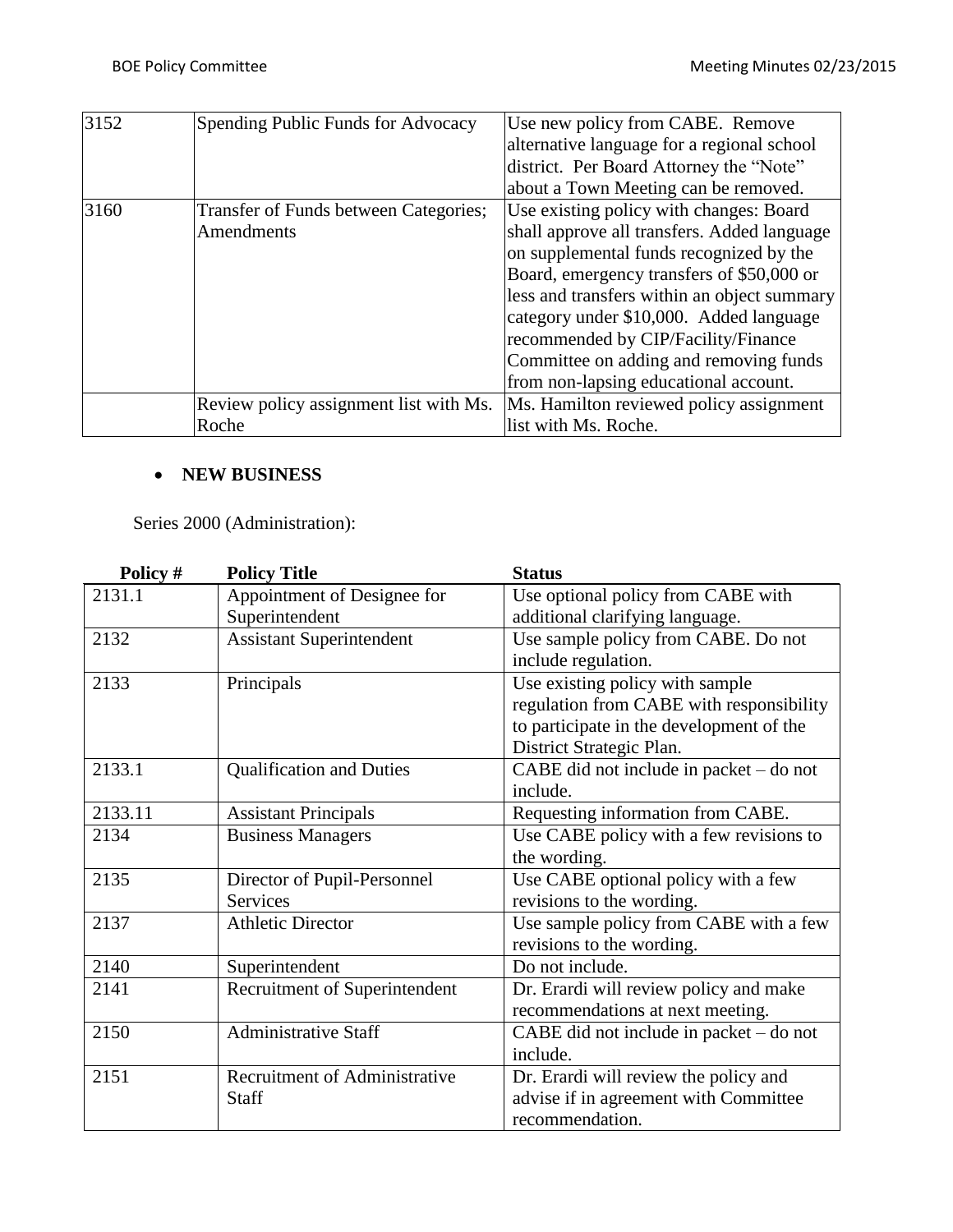| 2152   | Assignment of Administrative         | Dr. Erardi will review the policy and     |
|--------|--------------------------------------|-------------------------------------------|
|        | Personnel                            | advise if in agreement with Committee     |
|        |                                      | recommendation.                           |
| 2153   | Orientation of Administrative        | Dr. Erardi will review the policy and     |
|        | Personnel                            | advise if in agreement with Committee     |
|        |                                      | recommendation.                           |
| 2154   | Supervision of Administrative        | Dr. Erardi will review the policy and     |
|        | Personnel                            | advise if in agreement with Committee     |
|        |                                      | recommendation.                           |
| 2200   | <b>Administrative Operations</b>     | Dr. Erardi will review the policy and     |
|        |                                      | advise if in agreement with Committee     |
|        |                                      | recommendation.                           |
| 2210   | Administrative Leeway in Absence     | Dr. Erardi will review the policy and     |
|        | of Board Policy                      | advise if in agreement with Committee     |
|        |                                      | recommendation.                           |
| 2220   | Representative and Deliberative      | Dr. Erardi will review the policy and     |
|        | Groups                               | advise if in agreement with Committee     |
|        |                                      | recommendation.                           |
| 2221   | Superintendent's Cabinet             | CABE did not include in packet. Dr.       |
|        |                                      | Erardi will review and advise if he would |
|        |                                      | like a sample policy.                     |
| 2222   | District Advisory Councils (District | CABE did not include in packet. Dr.       |
|        | Personnel)                           | Erardi will review and advise if he would |
|        |                                      | like a sample policy.                     |
| 2223   | School Administrator - Teacher       | CABE did not include in packet. Dr.       |
|        | <b>Liaison Committee</b>             | Erardi will review and advise if he would |
|        |                                      | like a sample policy.                     |
| 2224   | <b>Outside Consultants</b>           | Dr. Erardi will review the policy and     |
|        |                                      | advise if in agreement with Committee     |
|        |                                      | recommendation.                           |
| 2230   | <b>Shared Services</b>               | Dr. Erardi will review the policy and     |
|        |                                      | advise if in agreement with Committee     |
|        |                                      | recommendation.                           |
| 2230.1 | <b>Operations - Virus Protection</b> | CABE did not include in packet. Dr.       |
|        |                                      | Erardi will review and advise is he would |
|        |                                      | like a sample policy.                     |
| 2231   | Policy and Regulation Systems        | Dr. Erardi will review the policy and     |
|        |                                      | advise if in agreement with Committee     |
|        |                                      | recommendation.                           |
| 2232   | Dismissal of Classes/Teachers        | Dr. Erardi will review the policy and     |
|        |                                      | advise if in agreement with Committee     |
|        |                                      | recommendation.                           |
| 2232.1 | Administrative Reports/Annual        | Dr. Erardi will review the policy and     |
|        | Report                               | advise if in agreement with Committee     |
|        |                                      | recommendation.                           |
| 2233   | Printing and Distribution of         | CABE did not include in packet. Dr.       |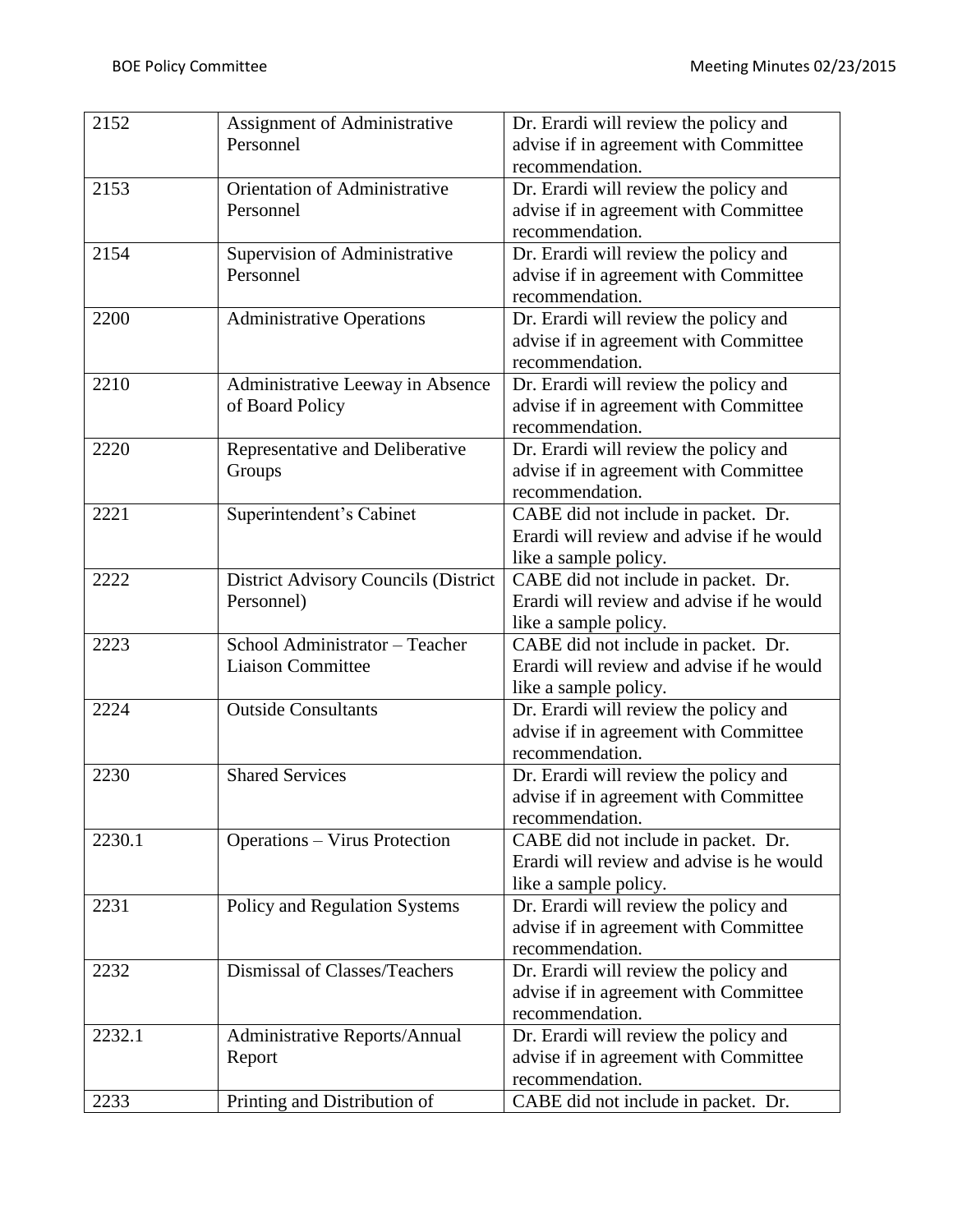|      | Agreements, Documents               | Erardi will review and advise is he would |  |
|------|-------------------------------------|-------------------------------------------|--|
|      |                                     | like a sample policy.                     |  |
| 2234 | <b>Treatment of Outside Reports</b> | Dr. Erardi will review the policy and     |  |
|      |                                     | advise if in agreement with Committee     |  |
|      |                                     | recommendation.                           |  |

## o FUTURE MEETING DATES

• March 11, 2015

• March 25, 2015

# **ACTION ITEMS FOR NEXT MEETING**

| <b>Responsible Action</b>  |                                              | <b>Comments</b>                | <b>Due Date</b> |
|----------------------------|----------------------------------------------|--------------------------------|-----------------|
| <b>Party</b><br>Dr. Erardi | Review Policy 1330 – Use of                  |                                | 03/11/2015      |
|                            | School Facilities at next policy             |                                |                 |
|                            | meeting. Dr. Erardi will look into           |                                |                 |
|                            | current fee schedule and bring back          |                                |                 |
|                            | recommendations to next policy               |                                |                 |
|                            | meeting. Dr. Erardi will also see if         |                                |                 |
|                            | there is a current application for           |                                |                 |
|                            | building use.                                |                                |                 |
|                            | Mr. Freedman Policy 3112 – Budget Calendar - | CABE said they do not have a   | 03/11/2015      |
|                            | review policy at next policy                 | policy. They said we could use |                 |
|                            | meeting.                                     | Policy 3121.                   |                 |
|                            | Mr. Freedman Policy 3113 - Setting Budget    |                                | 03/11/2015      |
|                            | Priorities – review policy at next           |                                |                 |
|                            | policy meeting                               |                                |                 |
| Meg                        | Policy $2133.11 -$ Assistant                 |                                | 03/11/2015      |
|                            | Principals – requesting information          |                                |                 |
|                            | from CABE.                                   |                                |                 |
| Dr. Erardi                 | Policy 2141- Recruitment of                  |                                | 03/11/2015      |
|                            | Superintendent - Dr. Erardi will             |                                |                 |
|                            | review policy and make                       |                                |                 |
|                            | recommendations at next meeting.             |                                |                 |
| Dr. Erardi                 | Policy 2151 – Recruitment of                 |                                |                 |
|                            | Administrative Staff - Dr. Erardi            |                                |                 |
|                            | will review the policy and advise if         |                                |                 |
|                            | in agreement with Committee                  |                                |                 |
|                            | recommendations.                             |                                |                 |
| Dr. Erardi                 | Policy $2152 -$ Assignment of                |                                | 03/11/2015      |
|                            | Administrative Personnel - Dr.               |                                |                 |
|                            | Erardi will review the policy and            |                                |                 |
|                            | advise if in agreement with                  |                                |                 |
|                            | Committee recommendations.                   |                                |                 |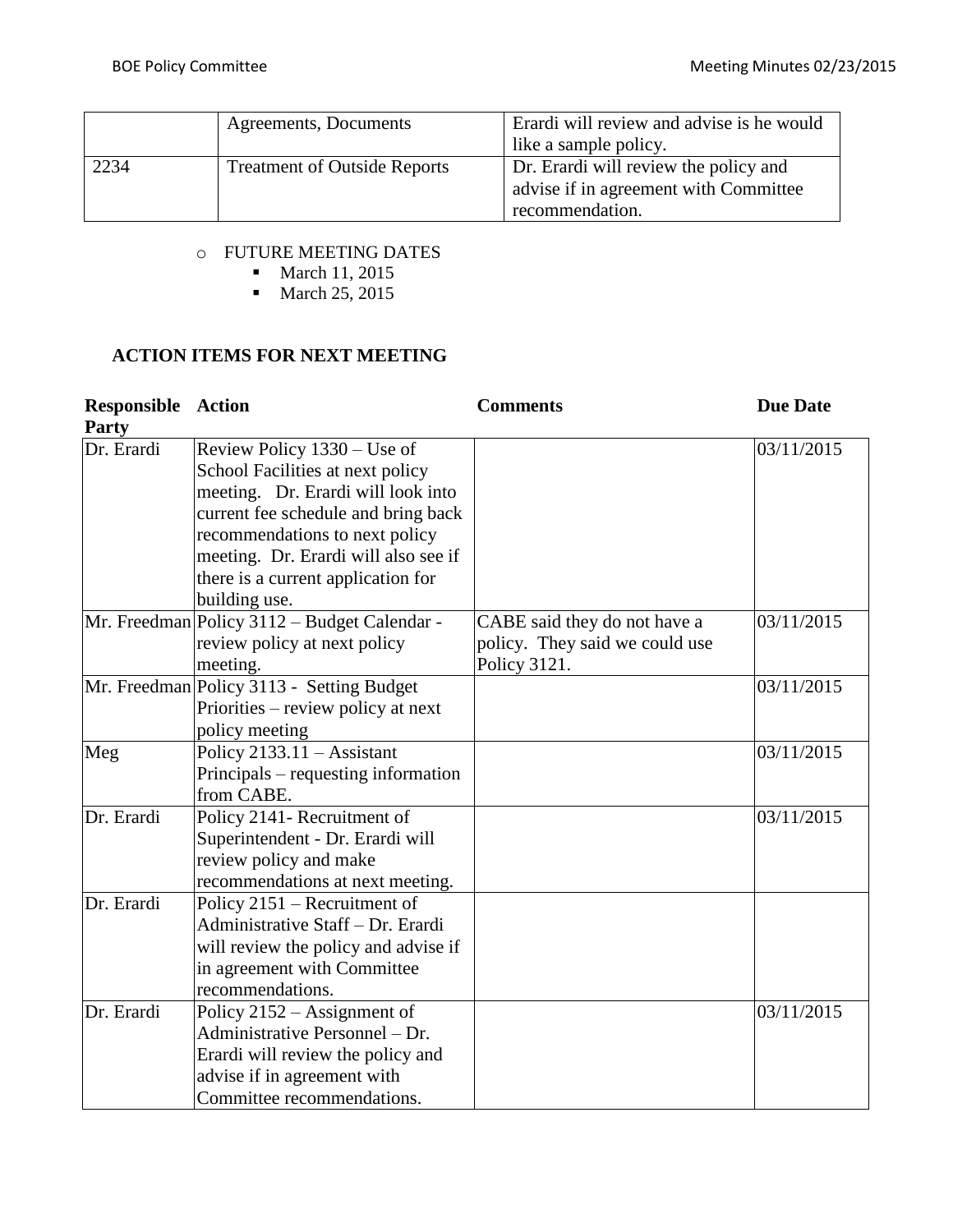| Dr. Erardi | Policy 2153 – Orientation of          | 03/11/2015 |
|------------|---------------------------------------|------------|
|            | Administrative Personnel – Dr.        |            |
|            | Erardi will review the policy and     |            |
|            | advise if in agreement with           |            |
|            | Committee recommendations.            |            |
| Dr. Erardi | Policy 2154 – Supervision of          | 03/11/2015 |
|            | Administrative Personnel - Dr.        |            |
|            | Erardi will review the policy and     |            |
|            | advise if in agreement with           |            |
|            | Committee recommendations.            |            |
| Dr. Erardi | Policy 2200 - Administrative          | 03/11/2015 |
|            | Operations - Dr. Erardi will review   |            |
|            | the policy and advise if in           |            |
|            | agreement with Committee              |            |
|            | recommendations.                      |            |
| Dr. Erardi | Policy 2210 - Administrative          | 03/11/2015 |
|            | Leeway in Absence of Board Policy     |            |
|            | - Dr. Erardi will review the policy   |            |
|            | and advise if in agreement with       |            |
|            | Committee recommendations.            |            |
| Dr. Erardi | Policy 2220 - Representative and      | 03/11/2015 |
|            | Deliberative Groups - Dr. Erardi      |            |
|            | will review the policy and advise if  |            |
|            | in agreement with Committee           |            |
|            | recommendations.                      |            |
| Dr. Erardi | Policy 2221 - Superintendent's        | 03/11/2015 |
|            | Cabinet – Dr. Erardi will advise if   |            |
|            | he would like more information        |            |
|            | from CABE.                            |            |
| Dr. Erardi | Policy 2222 - District Advisory       | 03/11/2015 |
|            | Councils (District Personnel) – Dr.   |            |
|            | Erardi will advise if he would like   |            |
|            | more information from CABE.           |            |
| Dr. Erardi | Policy 2223 - School Administrator    | 03/11/2015 |
|            | - Teacher Liaison Committee - Dr.     |            |
|            | Erardi will advise if he would like   |            |
|            | more information from CABE.           |            |
| Dr. Erardi | Policy 2224 – Outside Consultants –   | 03/11/2015 |
|            | Dr. Erardi will review the policy and |            |
|            | advise if in agreement with           |            |
| Dr. Erardi | Committee recommendations.            |            |
|            | Policy 2230 - Shared Services - Dr.   | 03/11/2015 |
|            | Erardi will review the policy and     |            |
|            | advise if in agreement with           |            |
|            | Committee recommendations.            |            |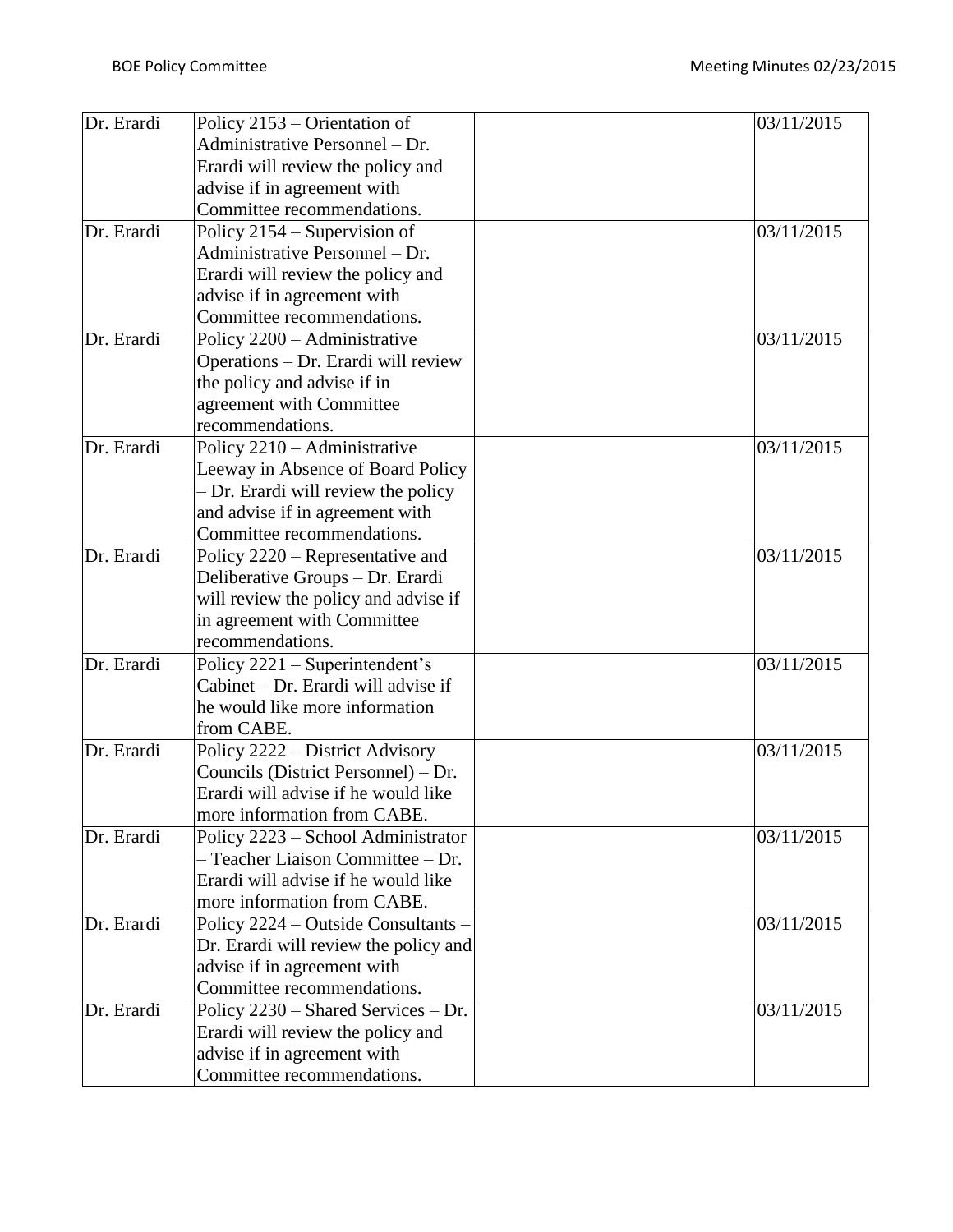| Dr. Erardi | Policy $2230.1 - Operations - Virus$   | 03/11/2015 |
|------------|----------------------------------------|------------|
|            | Protection – Dr. Erardi will advise if |            |
|            | he would like more information         |            |
|            | from CABE.                             |            |
| Dr. Erardi | Policy 2231 – Policy and Regulation    | 03/11/2015 |
|            | Systems – Dr. Erardi will review the   |            |
|            | policy and advise if in agreement      |            |
|            | with Committee recommendations.        |            |
| Dr. Erardi | Policy 2232 – Dismissal of             | 03/11/2015 |
|            | Classes/Teachers - Dr. Erardi will     |            |
|            | review the policy and advise if in     |            |
|            | agreement with Committee               |            |
|            | recommendations.                       |            |
| Dr. Erardi | Policy $2232.1 -$ Administrative       | 03/11/2015 |
|            | Reports/Annual Report – Dr. Erardi     |            |
|            | will review the policy and advise if   |            |
|            | in agreement with Committee            |            |
|            | recommendations.                       |            |
| Dr. Erardi | Policy 2233 – Printing and             | 03/11/2015 |
|            | Distribution of Agreements,            |            |
|            | Documents – Dr. Erardi will advise     |            |
|            | if he would like more information      |            |
|            | from CABE.                             |            |
| Dr. Erardi | Policy 2234 – Treatment of Outside     | 03/11/2015 |
|            | Reports – Dr. Erardi will review the   |            |
|            | policy and advise if in agreement      |            |
|            | with Committee recommendations.        |            |

## **NEXT SET OF POLICIES TO REVIEW AND REVISE**

Series 2000 (Administration):

| Policy # | <b>Policy Title</b>                              | <b>Point Person</b> |
|----------|--------------------------------------------------|---------------------|
| 2240     | Research, Evaluation and Planning                | Ms. Roche           |
| 2241     | <b>Grant Processing</b>                          | Ms. Roche           |
| 2250     | Monitoring of Product and Process Goals          | Ms. Roche           |
| 2300     | Code of Ethics                                   | Ms. Roche           |
| 2300.1   | <b>Statement of Standards for School Leaders</b> | Ms. Roche           |
| 2300.2   | Code of Professional Responsibility              | Ms. Roche           |
| 2500     | <b>Administrative Reports</b>                    | Ms. Roche           |

Series 3000 (Business/Non-Instructional Operations):

| <b>Budget Administration</b> | Mr. Freedman |
|------------------------------|--------------|
| Supplemental Appropriations  | Mr. Freedman |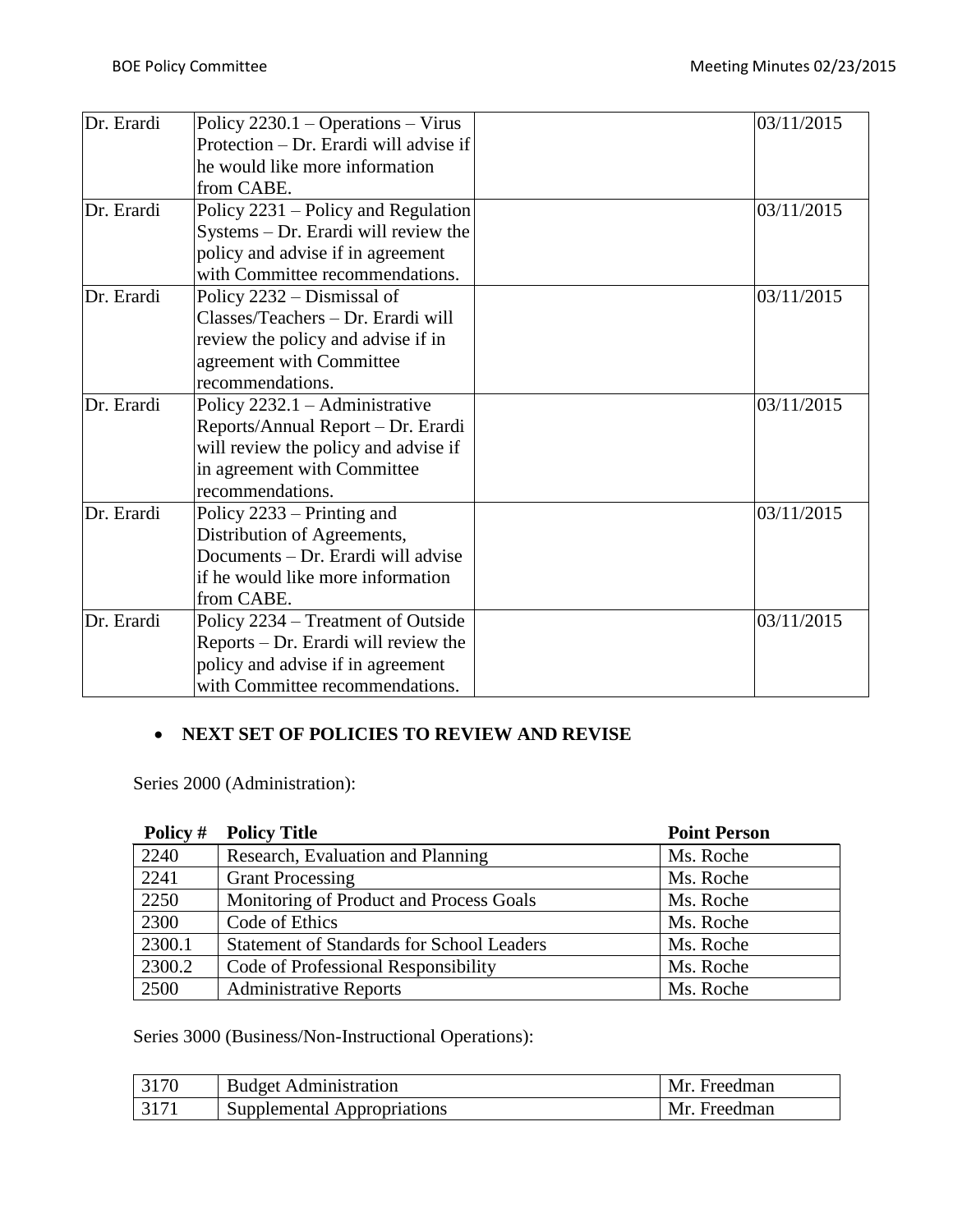| 3200   | Income                                               | Ms. Hamilton |
|--------|------------------------------------------------------|--------------|
| 3210   | <b>Local Funds</b>                                   | Ms. Hamilton |
| 3211   | Taxes/Limitations                                    | Ms. Hamilton |
| 3212   | Deficit in Town Payment                              | Ms. Hamilton |
| 3220   | <b>State Funds</b>                                   | Ms. Hamilton |
| 3230   | <b>Federal Funds</b>                                 | Ms. Hamilton |
| 3231   | Medical Reimbursement for Special Education Students | Ms. Hamilton |
| 3240   | <b>Tuition Fees</b>                                  | Ms. Hamilton |
| 3250   | Materials/Services; Fees, Fines, Charges             | Ms. Hamilton |
| 3260   | Sales & Disposal of Books, Equipment & Supplies      | Ms. Hamilton |
| 3270   | Sale and Rental of Real Property                     | Ms. Hamilton |
| 3271   | Royalties                                            | Ms. Hamilton |
| 3280   | Gifts, Grants and Bequests                           | Ms. Hamilton |
| 3280.1 | Grants                                               | Ms. Hamilton |
| 3281   | <b>School Fund Raisers</b>                           | Ms. Hamilton |
| 3281.1 | Business/Industry/Corporate Involvement in Education | Ms. Hamilton |
| 3290   | <b>Funds Management</b>                              | Dr. Erardi   |
| 3291   | Borrowing                                            | Dr. Erardi   |
| 3291.1 | Short-Term Loans                                     | Dr. Erardi   |
| 3291.2 | <b>Debt Limitation</b>                               | Dr. Erardi   |
| 3292   | Investing                                            | Dr. Erardi   |
| 3293   | Depository                                           | Dr. Erardi   |
| 3293.1 | Signatures/Facsimiles                                | Dr. Erardi   |
| 3294   | <b>Incurring Liabilities</b>                         | Dr. Erardi   |
| 3300   | Expenditures/Expending Authority                     | Dr. Erardi   |
| 3310   | <b>Purchasing Guides</b>                             | Dr. Erardi   |
| 3311   | Quality of Goods and Services                        | Dr. Erardi   |
| 3312   | <b>Quantity Purchasing</b>                           | Dr. Erardi   |
| 3312.1 | Standardization of Supplies and Equipment            | Dr. Erardi   |
| 3312.2 | <b>State Contract/Cooperative Purchasing</b>         | Dr. Erardi   |
| 3313   | <b>Relations with Vendors</b>                        | Dr. Erardi   |
| 3313.1 | <b>Local Purchasing</b>                              | Dr. Erardi   |
| 3313.2 | <b>Vendor Representatives</b>                        | Dr. Erardi   |
| 3313.3 | <b>Performance Guarantees</b>                        | Dr. Erardi   |
| 3313.4 | Access of Vendors to Teachers                        | Dr. Erardi   |
| 3313.5 | <b>Affirmative Action for Vendors</b>                | Dr. Erardi   |
| 3320   | <b>Purchasing Procedures</b>                         | Ms. Roche    |
| 3320.1 | Procedures for Entering into a Lease                 | Ms. Roche    |
|        | Purchase/Agreement                                   |              |
| 3321   | Requesting Goods and Services (Requisitions)         | Ms. Roche    |
| 3322   | Describing Goods and Services (Specifications)       | Ms. Roche    |
| 3323   | Soliciting Prices (Bids & Quotations)                | Ms. Roche    |
| 3324   | Ordering Goods & Services (Purchase Orders)          | Ms. Roche    |
| 3324.1 | Contracts                                            | Ms. Roche    |
| 3325   | Receiving Goods/Warehousing                          | Ms. Roche    |